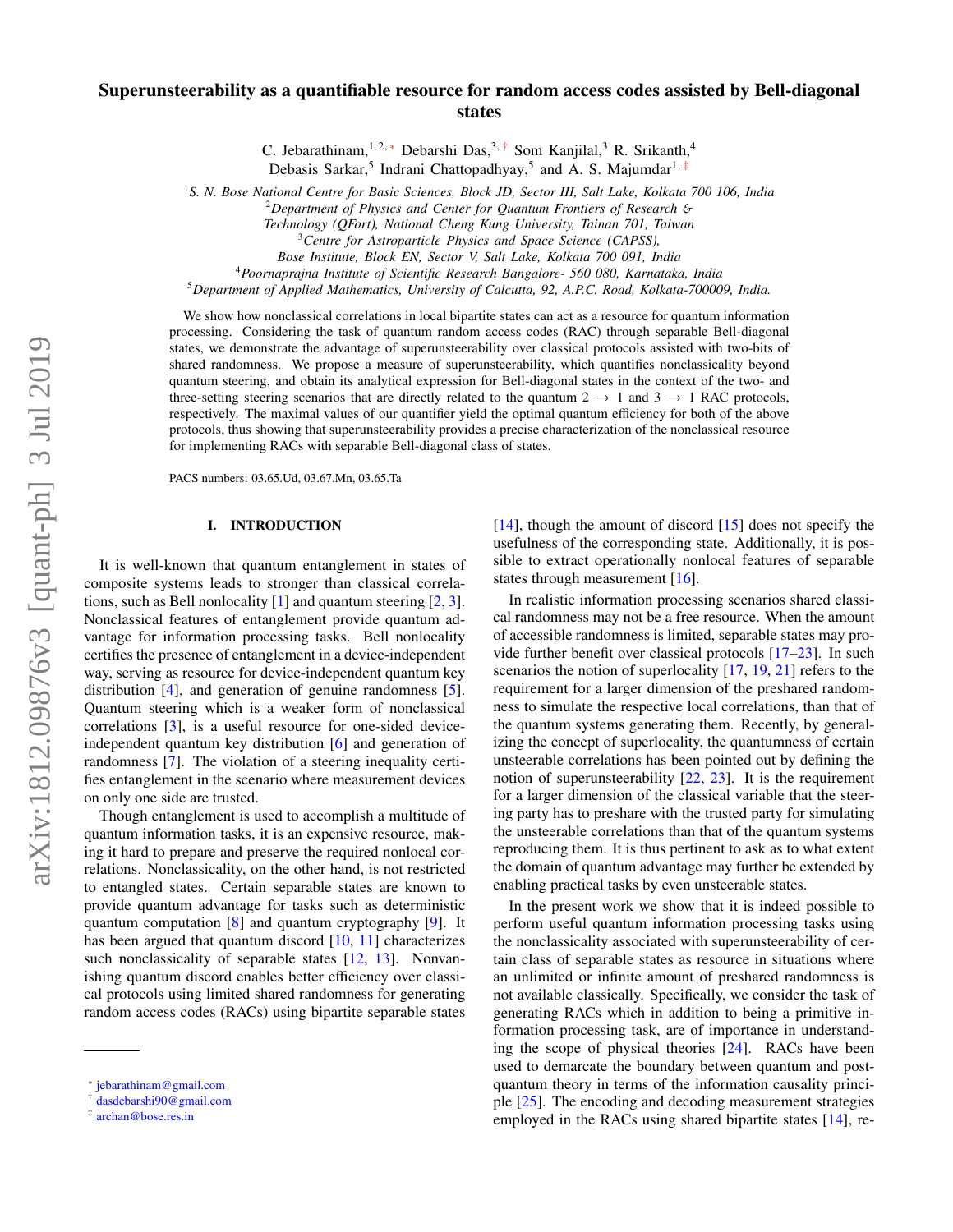semble closely the scenario of quantum steering. This enables us to recast the  $2 \rightarrow 1$  and  $3 \rightarrow 1$  RAC protocols in terms of the 2- and 3-setting steering scenarios, respectively.

Here we focus on the above RAC protocols assisted by a generic class of mixed states, viz. Bell-diagonal states which have been widely used in information processing [\[26\]](#page-9-21). By formulating a measure of superunsteerability as an information theoretic resource, we show that in the presence of two-bits of shared classical randomness, superunsteerability identifies the optimal separable states within Bell-diagonal class of states for the quantum RACs. Our analysis addresses an important question as to which is the precise resource responsible for enabling RACs assisted by Bell-diagonal states without access to entanglement and infinite shared randomness.

The rest of the paper is arranged as follows. In Section  $II$  we provide brief discussions on quantum steering, superunsteerability and RAC protocols. In Section [III](#page-2-0) we propose a quantifier of superunsteerability, termed as "Schrödinger strength", and obtain its analytical expressions for Bell-diagonal states in the context of the two- and three-setting steering scenarios. How superunsteerability serves as resources for quantum RACs using separable Bell-diagonal states is presented in Section [IV.](#page-4-0) Finally, we conclude in Section [V.](#page-5-0)

### <span id="page-1-0"></span>II. QUANTUM STEERING AND RANDOM ACCESS **CODES**

Consider a scenario where Alice and Bob share an unknown quantum system described by  $\rho_{AB} \in \mathcal{B}(\mathcal{H}_A \otimes \mathcal{H}_B)$ , with Alice performing a set of black-box measurements which produces a set of conditional states on Bob's side. Such a scenario is called one-sided device-independent since Alice's measurement operators  $M_A := \{M_{a|x}\}_{a,x}$  are unknown. The steering scenario is completely characterized by an as-semblage [\[27\]](#page-9-22)  $\sigma := {\{\sigma_{a|x}\}_a}$ , which is the set of unnormalized conditional states on Bob's side. Each element in the assemblage  $\sigma$  is given by  $\sigma_{a|x} = p(a|x)\rho_{a|x}$ , where  $p(a|x)$ is the conditional probability of getting the outcome of Alice's measurement and  $\rho_{a|x}$  is the normalized conditional state on Bob's side. Quantum theory predicts the assemblage as  $\sigma_{a|x}$  = Tr<sub>A</sub>( $M_{a|x} \otimes \mathbb{1}_{\rho_{AB}}$ ),  $\forall \sigma_{a|x} \in \sigma$ . Suppose Bob performs a set of known positive operator valued measurements (POVM)  $M_B := \{M_{b|y}\}_{b,y}$  on  $\sigma$ . Then the scenario is characterized by the box (or, correlation)  $P(ab|xy) = {p(ab|xy)}_{a,x,b,y}$  $=\left\{\text{Tr}\left[M_{b|y}\sigma_{a|x}\right]\right\}$  $a_{a,x, b,y}$ , which is a set of joint probability distributions  $p(ab|xy)$  for all possible *a*, *x*, *b* and *y*.

A box *P*(*ab*|*xy*) detecting steerability from Alice to Bob does not have a decomposition of the form given by

<span id="page-1-1"></span>
$$
P(ab|xy) = \sum_{\lambda=0}^{d_{\lambda}-1} p(\lambda)P(a|x,\lambda)P(b|y;\rho_{\lambda}).
$$
 (1)

Here the box  $P(a|x, \lambda) = {p(a|x, \lambda)}_{a,x}$  is the set of arbitrary probability distributions  $p(a|x, \lambda)$  conditioned upon shared randomness/hidden variable  $\lambda$  occurring with the probability  $p(\lambda)$ ;  $\sum_{\lambda=0}^{d_{\lambda}-1} p(\lambda) = 1$ . On the other hand,  $P(b|y; \rho_{\lambda})$ 

 $= {p(b|y; \rho_{\lambda})}_{b,y}$  is the set of quantum probability distributions  $p(b|y; \rho_\lambda)$  = Tr( $\Pi_{b|y} \rho_\lambda$ ), arising from some local hidden state  $\rho_{\lambda}$ , and  $d_{\lambda}$  denotes the dimension of the shared randomness/hidden variable  $\lambda$ . The above decomposition is called a local hidden variable-local hidden state (LHV-LHS) model. If the correlation arising from the given steering scenario does not have steerability, it can still have nonclassical correlation when there is a restriction on the amount of shared randomness [\[22,](#page-9-18) [23\]](#page-9-15). Superunsteerability [\[22,](#page-9-18) [23\]](#page-9-15) is defined as the requirement for a larger dimension of the classical variable that the steering party (Alice) preshares with the trusted party (Bob) for simulating the given unsteerable correlations, than that of the quantum state which reproduces them. Suppose we have a quantum state in  $\mathbb{C}^{d_A} \otimes \mathbb{C}^{\tilde{d}_B}$  and measurements which produce a unsteerable bipartite box *P*(*ab*|*xy*) :=  ${p(ab|xy)}_{a,x,b,y}$ . Then, superunsteerability (SU) holds if and only if (iff) there is no decomposition of the box in the form given by Eq. [\(1\)](#page-1-1), with  $d_{\lambda} \leq d_A$ . Superunsteerability provides an operational characterization to the quantumness of unsteerable boxes [\[22\]](#page-9-18). Note that superunsteerability is defined in the standard steering scenario. The only difference is that there is a constraint on the dimension of the resources producing the correlations in the context of superunsteerability. In the standard steering scenario, the dimension of the hidden variable and the Hilbert space dimension of the steering party's side are unbounded which implies that any unsteerable correlation can be reproduced by a LHV-LHS model as well as by performing local measurements on an appropriate separable quantum state which admits a classical-quantum decomposition [\[28\]](#page-9-23). In the superunsteerability scenario (where the dimension of the resource is restricted), if the given unsteerable correlation cannot be simulated by a LHV-LHS model, but can be simulated by local measurements on a quantum system, then the given unsteerable correlation is superunsteerable. Hence, superunsteerability refers to dimensional advantage in simulating certain unsteerable correlations using quantum resources.

Random access codes (RACs) are a class of communication tasks where one party tries to guess the data held by the other party with limited amount of communication. A quantum version of RACs was constructed and shown to provide advantage over classical RACs [\[29\]](#page-9-24). Here we focus on RACs where a shared bipartite quantum state is used as resource [\[30\]](#page-9-25). Recently, it has been shown [\[14\]](#page-9-11) that in the case when shared classical randomness is not a free resource, even certain separable states may provide quantum advantage. Protocols for quantum 3  $\rightarrow$  1 and 2  $\rightarrow$  1 RACs assisted with separable two-qubit Bell-diagonal states provide better efficiencies compared to classical protocols aided with two-bits of shared randomness. However, for these two RACs, the optimal quantum advantage is provided by different Bell-diagonal states possessing inequivalent values of geometric discord [\[15\]](#page-9-12).

In an RAC denoted by  $n \stackrel{p}{\rightarrow} 1$ , Alice has *n* bits (*n* = 2, 3) information  $x = (x_1, ..., x_n)$  which she encodes in a 1 bit of information,  $x = (x_1 \cdots x_n)$ , which she encodes in a 1 bit communication. Alice shares a pair of correlated qubits with Bob and encodes her *n* bits into her part of the shared qubit by performing a quantum measurement. She communicates 1 classical bit which is the result of this quantum measurement to Bob who figures out the *i*th bit, *x<sup>i</sup>* , of Alice's input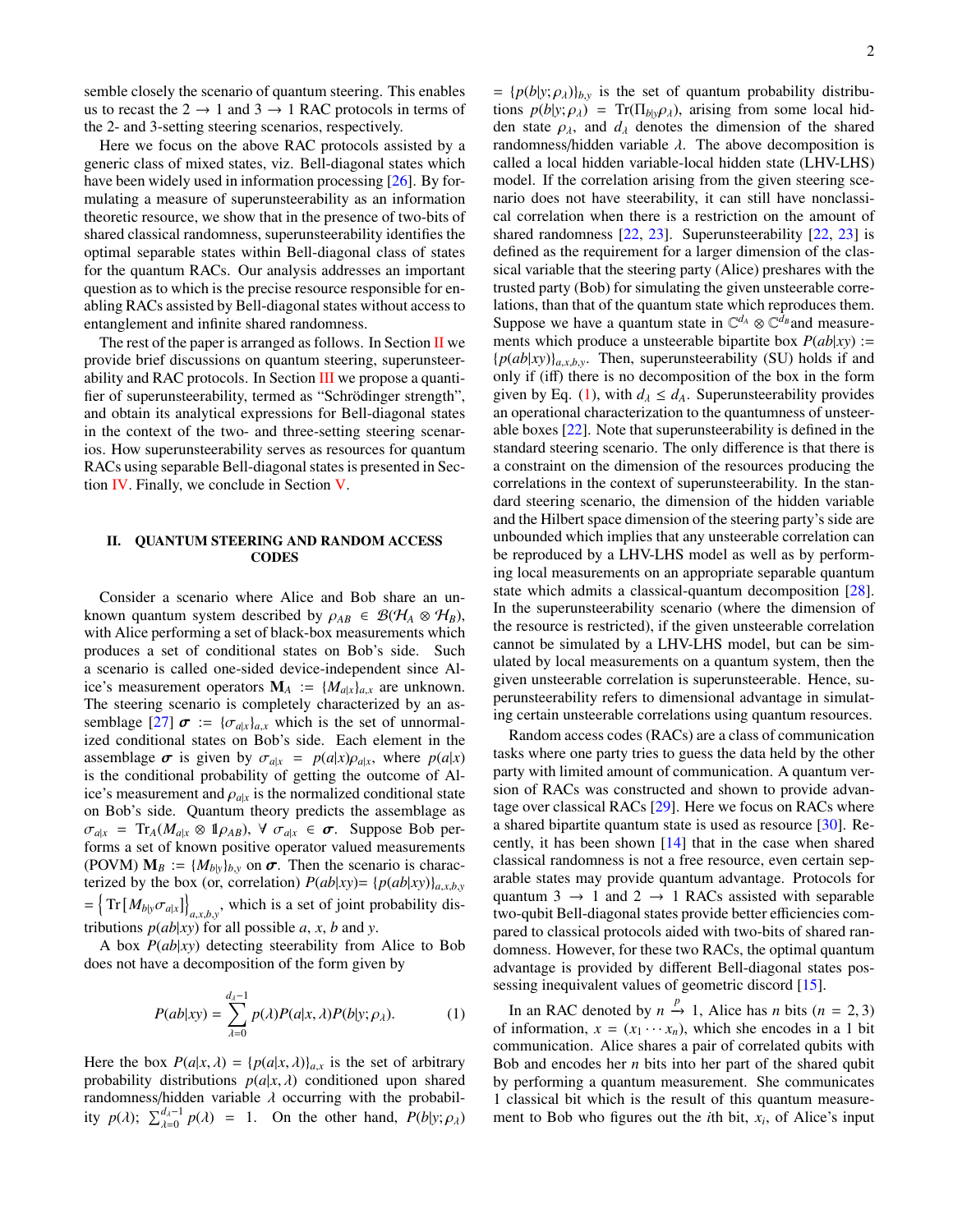string *x* with probability  $Pr(b_i = x_i)$  by performing a suitable quantum measurement. The efficiency of the RAC is given by the probability  $P_{\text{min}}$  of Bob's correct guess in the worst-case scenario, i.e.,  $P_{\text{min}} = \min_{x,i} Pr(b_i = x_i)$ . If no randomness is allowed in this scenario,  $P_{\text{min}} = 0$ , as there is always a bit that Bob guesses wrongly. In the presence of shared classical randomness  $r$  which occurs with probability  $p_r$ , the efficiency *P*<sub>min</sub> is additionally averaged over the assisting random bits,  $P_{\text{min}} = \min_{x_i} \sum_r p_r \text{Pr}(b_i = x_i | r)$ . A classical 2  $\stackrel{p}{\rightarrow}$  1 RAC assisted with two bits has  $P_{\text{min}} \leq \frac{2}{3}$ , and for the similar 3  $\stackrel{p}{\rightarrow}$  1 RAC,  $P_{\min} \leq \frac{1}{2}$  [\[14\]](#page-9-11).

Note that in the above two RACs, information about inputs of Alice are contained in the conditional states of Bob who tries to decode this information by performing measurements on these states. Such a scenario of decoding and encoding measurement strategies of Alice and Bob in the RACs resembles that of the steering scenario. The encoding operation of  $2 \rightarrow 1$  RAC makes use of correlations present in the twoqubit states along the *x* and *y* axes, and for  $3 \rightarrow 1$  RAC, the encoding operation makes use of correlations present in the two-qubit states along the *x*, *y* and *z* axes. It is thus natural to ask whether quantum correlation as quantified by superunsteerability in the two- and three-setting steering scenarios can identify optimal separable Bell diagonal states for the  $2 \rightarrow 1$  and  $3 \rightarrow 1$  RACs, respectively. The above question motivates us to define a measure of superunsteerability for the given steering scenarios.

### <span id="page-2-0"></span>III. QUANTIFYING NONCLASSICALITY BEYOND STEERING

A category of nonclassicality of local correlations captured by superlocality [\[17\]](#page-9-14) has been quantified by a measure called Bell strength [\[19\]](#page-9-16). Analogously, we define a quantity called Schrödinger strength to quantify the nonclassicality of unsteerable boxes which demonstrate superunsteerability. Note that a box  $P(ab|xy)$  in the *n*-setting steering scenario is the set of joint probabilities  $p(ab|xy)$  for all possible *a*, *b* and for all *x* ∈ {0, 1, 2, ..., *n* − 1} and *y* ∈ {0, 1, 2, ..., *n* − 1}. In this scenario any box *P*(*ab*|*xy*) can be decomposed into a convex mixture of a steerable part and an unsteerable part,

<span id="page-2-1"></span>
$$
P(ab|xy) = pPS(ab|xy) + (1-p)PUS(ab|xy),
$$
 (2)

where  $P_S(ab|xy)$  is a steerable box and  $P_{US}(ab|xy)$  is an unsteerable box which may be superunsteerable;  $0 \le p \le 1$ . The weight of the box  $P_S(ab|xy)$  minimized over all possible decompositions of the form [\(2\)](#page-2-1) is called steering cost of the box *P*(*ab*|*xy*) furnishing a measure of quantum steering [\[31\]](#page-9-26).

On the other hand, the weight of the box  $P_S(ab|xy)$  maximized over all possible decompositions of the form [\(2\)](#page-2-1) is called the Schrödinger strength of the box  $P(ab|xy)$ , given by

$$
S_{SU_n}\big(P(ab|xy)\big) := \max_{\text{decompositions}} p. \tag{3}
$$

Here,  $0 \leq S_{SU_n} \leq 1$  (since,  $0 \leq p \leq 1$ ). The optimal decomposition that gives the Schrödinger strength of the box is called the canonical decomposition in which the steerable part is an extremal steerable box. Such optimal decomposition is analogous to the optimal decomposition that gives Svetlichny strength of a tripartite correlation studied in Refs. [\[20,](#page-9-27) [21\]](#page-9-17) which quantifies genuine nonclassicality.

To illustrate the above minimization and maximization to obtain the steering cost and Schrödinger strength, respectively, of a box *P*(*ab*|*xy*), let us consider the following family of correlations:

<span id="page-2-2"></span>
$$
P(ab|xy) = \frac{1 + (-1)^{a+b+xy} \delta_{x,y} V}{4}, \quad a, b, x, y \in \{0, 1\} \tag{4}
$$

which is called white-noise BB84 family in Ref. [\[31\]](#page-9-26). In the context of a steering scenario where Alice performs two black-box dichotomic measurements and Bob performs two projective qubit measurements in mutually unbiased bases, the above box detects quantum steering for  $V > 1/\sqrt{2}$  and<br>superupsteerability for  $V > 0$  as shown in Ref. [22]. In Ref. superunsteerability for  $V > 0$  as shown in Ref. [\[22\]](#page-9-18). In Ref. [\[31\]](#page-9-26), it has been demonstrated that the optimal decomposition that gives the steering cost of the box  $(4)$  is given by

<span id="page-2-3"></span>
$$
P(ab|xy) = \frac{\sqrt{2}V - 1}{\sqrt{2} - 1} P_{Ex}(ab|xy) + \left(1 - \frac{\sqrt{V} - 1}{\sqrt{2} - 1}\right) P_{US}(ab|xy),
$$
\n(5)

with  $V \geq 1/$ 2, where

$$
P_{Ex}(ab|xy) = \frac{1 + (-1)^{a+b+xy} \delta_{x,y}}{4}, \quad a, b, x, y \in \{0, 1\} \tag{6}
$$

is an extremal steerable box and  $P_{US}$  is an unsteerable box which is the box [\(4\)](#page-2-2) with  $V = 1/\sqrt{2}$ .<br>Figure for  $0 < V < 1/\sqrt{2}$  the box

Even for  $0 < V \leq 1/\sqrt{2}$ , the box [\(4\)](#page-2-2) can be decomposed<br>a convex mixture of the extremal steerable box and an unas a convex mixture of the extremal steerable box and an unsteerable box as follows:

<span id="page-2-4"></span>
$$
P(ab|xy) = VP_{Ext}(ab|xy) + (1 - V)P_N(ab|xy), \qquad (7)
$$

where  $P_N(ab|xy)$  is the white noise for which  $P_N(ab|xy) = 1/4$ for all  $a, b, x, y$ . Note that the unsteerable box in the decomposition given by Eq. [\(5\)](#page-2-3) still can be decomposed as a convex mixture of the extremal steerable box and the white noise to obtain the decomposition given by Eq. [\(7\)](#page-2-4). Moreover, the white noise can only be decomposed in terms of extremal steerable boxes as an uniform mixture of suitable extremal steerable boxes. Thus, the weight of the extremal steerable box in the decomposition given by Eq. [\(7\)](#page-2-4) is maximal over all possible decomposition. Such a maximized weight of the extremal steerable box is called the Schrödinger strength. Note that even when the box [\(4\)](#page-2-2) has the steering cost equals to zero for  $0 < V \leq 1/\sqrt{2}$ , it has a nonvanishing Schrödinger strength<br>in this range which implies the presence of superunsteerabilin this range which implies the presence of superunsteerability.

Before proceeding, we want to mention that in the *n*setting steering scenario, Alice's measurement settings and Bob measurement settings are denoted by  $A_x$  and  $B_y$  respectively, where  $A_x$  ∈  $\tilde{A}$  = { $A_0, A_1, A_2, ..., A_{n-1}$ } and  $B_y$  ∈  $\tilde{B}$  =  ${B_0, B_1, B_2, ..., B_{n-1}}$ . The sets of Alice's and Bob's measurement settings are denoted by  $\tilde{A}$  and  $\tilde{B}$  respectively. We will now present the definition of Schrödinger strength of a bipartite state.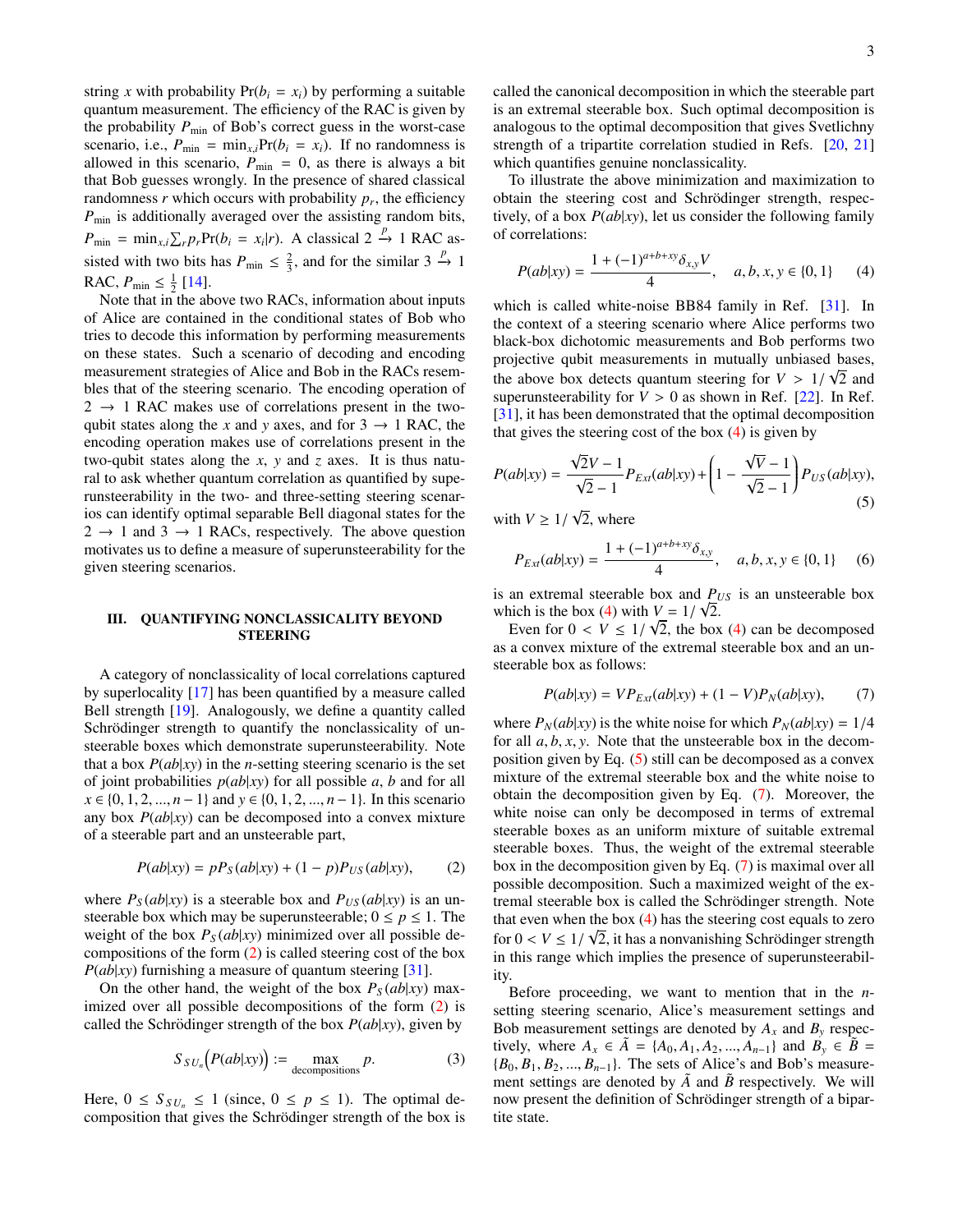**Definition 1.** *The Schrödinger strength of a bipartite state ρ is defined as:*

$$
S_{SU_n}(\rho) = \max_{\tilde{A}, \tilde{B}} S_{SU_n}\big(P(ab|xy; \rho)\big).
$$
 (8)

*Here*  $S_{SU_n}(P(ab|xy;\rho))$  *is the Schrödinger strength of the*<br> *box*  $P(ab|xy;\rho) = P(ab|xy;\rho)$  *is where*  $P(ab|xy;\rho) =$ *box*  $P(ab|xy; \rho) = {p(ab|xy; \rho)}_{a,x,b,y}$  *where*  $p(ab|xy; \rho)$  $Tr[(M_{a|x} \otimes M_{b|y})\rho]$  *is the joint probability distribution of getting the outcomes a and b when measurements*  $A_x$  *and*  $B_y$ *are performed locally by Alice and Bob, respectively, on the shared bipartite state* <sup>ρ</sup>*. Ma*|*<sup>x</sup> is the measurement operator corresponding to the measurement settings A<sup>x</sup> and outcome a. Mb*|*<sup>y</sup> is defined similarly. Here the maximization is taken over all possible sets*  $\tilde{A} = \{A_0, A_1, A_2, ..., A_{n-1}\}$  *and*  $\tilde{B} =$  ${B_0, B_1, B_2, ..., B_{n-1}}.$ 

Let us now evaluate the Schrödinger strength of the Belldiagonal two-qubit states in the following two scenarios: (i) Alice performs two black-box dichotomic measurements and Bob performs projective qubit measurements corresponding to two arbitrary mutually unbiased bases and (ii) Alice performs three black-box dichotomic measurements and Bob performs projective qubit measurements corresponding to three arbitrary mutually unbiased bases. For these two scenarios, the following linear steering inequalities [\[32\]](#page-9-28):

<span id="page-3-0"></span>
$$
\frac{1}{\sqrt{n}} \left| \sum_{k=1}^{n} \left\langle A_k \otimes B_k \right\rangle \right| \le 1, \tag{9}
$$

with  $n = 2, 3$ , respectively, can be used to witness steerability of two-qubit states from Alice to Bob. Here,  $\langle A_k \otimes B_k \rangle =$  $Tr (A_k \otimes B_k \rho_{AB}).$ 

The Bell-diagonal states admit the form,

<span id="page-3-5"></span>
$$
\tau = \frac{1}{4} \left( \mathbb{1} \otimes \mathbb{1} + \sum_{i} c_i \sigma_i \otimes \sigma_i \right) = \sum_{ab} \lambda_{ab} |\beta_{ab}\rangle \langle \beta_{ab}|, \qquad (10)
$$

where  $\lambda_{ab}$ , here  $a, b \in \{0, 1\}$ , denote the eigenvalues of the Bell-diagonal states which are given by  $\lambda_{ab}$  =  $\frac{1}{4} \left[ 1 + (-1)^a c_1 - (-1)^{a+b} c_2 + (-1)^b c_3 \right]$  and  $|\beta_{ab}\rangle = \frac{1}{\sqrt{2}} (|0, b\rangle +$  $(-1)^a$  |1, 1 ⊕ *b*) are the Bell states. Here, we take  $|c_1| \ge |c_2| \ge$ <br> $|c_2|$  with local unitary transformations. For this family of  $|c_3|$  with local unitary transformations. For this family of states, the eigenvalues satisfy the ordering  $\lambda_{01} \geq \lambda_{00} \geq \lambda_{10} \geq$  $\lambda_{11}$ . This family of states are entangled iff  $\lambda_{01} > 1/2$ . The geometric discord [\[15\]](#page-9-12) of this family of states is given by  $D(\tau) = \frac{1}{2}(c_2^2 + c_3^2).$ 

Proposition 1. *The Schrödinger strength of the Bell-diagonal states in the two-setting steering scenario is given by*

$$
S_{SU_2}(\tau) = |c_2|.\tag{11}
$$

*Proof.* Up to local unitary transformations, the Bell-diagonal states can be reduced to the family of states with  $c_1 \geq c_2 \geq$  $|c_3|$ , here  $c_1, c_2 \geq 0$ . With this constraint, the following decomposition for the Bell-diagonal states can be obtained:

<span id="page-3-2"></span>
$$
\tau = c_2 |\beta_{01}\rangle \langle \beta_{01}| + (1 - c_2)\rho_{sep}, \qquad (12)
$$

where

$$
\rho_{sep} = \frac{1}{1 - c_2} \Big( 2(\lambda_{00} - \lambda_{10}) \frac{|\beta_{00}\rangle\langle\beta_{00}| + |\beta_{01}\rangle\langle\beta_{01}|}{2} + 2\lambda_{10} \frac{|\beta_{00}\rangle\langle\beta_{00}| + |\beta_{10}\rangle\langle\beta_{10}|}{2} + 2\lambda_{11} \frac{|\beta_{01}\rangle\langle\beta_{01}| + |\beta_{11}\rangle\langle\beta_{11}|}{2} \Big) \Big) \tag{13}
$$

It can be checked that, for the measurements  $A_0 = B_0 = \sigma_x$ and  $A_1 = B_1 = \sigma_y$ , the correlation arising from the above Belldiagonal states has the following canonical decomposition:

<span id="page-3-4"></span><span id="page-3-1"></span>
$$
P(ab|xy; \tau) = c_2 P_S^{Ex}(ab|xy; |\beta_{01}\rangle \langle \beta_{01}|)
$$
  
+ (1 - c\_2)P<sub>US</sub>(ab|xy;  $\rho_{sep}$ ), (14)

where  $P_S^{Ext}(ab|xy; |\beta_{01}\rangle \langle \beta_{01}|)$  is an extremal steerable corre-<br>lation griding from the state  $|\beta_{0}\rangle$  of this correlation may lation arising from the state  $|\beta_{01}\rangle$  as this correlation maxi-mally violates steering inequality [\(9\)](#page-3-0) with  $n = 2$  and has steering cost equal to 1 [\[31\]](#page-9-26). The correlation  $P_{US}(ab|xy; \rho_{sep})$ is an unsteerable correlation, which is not superunsteerable (proof provided in Appendix [A\)](#page-5-1). On the other hand, the box *P*( $ab$ |*xy*;  $\tau$ ) given by Eq. [\(14\)](#page-3-1) demonstrates quantumness in the form of either superunsteerability, or EPR steering for  $c_2 > 0$  (proved in Appendix [B\)](#page-6-0). Hence, the decomposition [\(14\)](#page-3-1) corresponds to the canonical decomposition that implies the Schrödinger strength of the box  $P(ab|xy; \tau)$ .

Note that in the above optimal decomposition of the Belldiagonal states given by Eq.  $(12)$  the weight of the entangled part is maximized over all possible decompositions such that the separable part cannot give rise to superunsteerability for the measurements used for obtaining the box given by Eq. [\(14\)](#page-3-1). The Schrödinger strength of the box  $P(ab|xy; \tau)$  is equal to the weight of the entangled part in the decomposition given by Eq. [\(12\)](#page-3-2). This implies that there cannot be any other box arising from the Bell-diagonal state having more Schrödinger strength. Therefore, the Schrödinger strength of the box  $P(ab|xy; \tau)$  is also the Schrödinger strength of the Bell-diagonal state. Bell-diagonal state.

Proposition 2. *The Schrödinger strength of the Bell-diagonal states in the three-setting steering scenario is given by*

$$
S_{SU_3}(\tau) = |c_3|.\t(15)
$$

<span id="page-3-3"></span> $\tau = |c_3||\beta_{01}\rangle\langle\beta_{01}| + (1 - |c_3|)\rho_{sep},$  (16)

*Proof.* Up to local unitary transformations, the Bell-diagonal states can be reduced to the family of states with  $c_1 \geq c_2 \geq$  $|c_3|$ , here  $c_1, c_2 \geq 0$  and  $c_3 \leq 0$ . For this family of states, the eigenvalues satisfy the ordering  $\lambda_{01} \geq \lambda_{11} \geq \lambda_{00} \geq \lambda_{10}$ . With this constraint, the following decomposition for the Belldiagonal states can be obtained:

where

$$
\rho_{sep} = \frac{1}{1 - |c_3|} \Big( 2(\lambda_{00} - \lambda_{11}) \frac{|\beta_{00}\rangle\langle\beta_{00}| + |\beta_{01}\rangle\langle\beta_{01}|}{2} + 2\lambda_{10} \frac{|\beta_{01}\rangle\langle\beta_{01}| + |\beta_{10}\rangle\langle\beta_{10}|}{2} + 2\lambda_{11} \frac{|\beta_{00}\rangle\langle\beta_{00}| + |\beta_{11}\rangle\langle\beta_{11}|}{2} \Big) \Big) \tag{17}
$$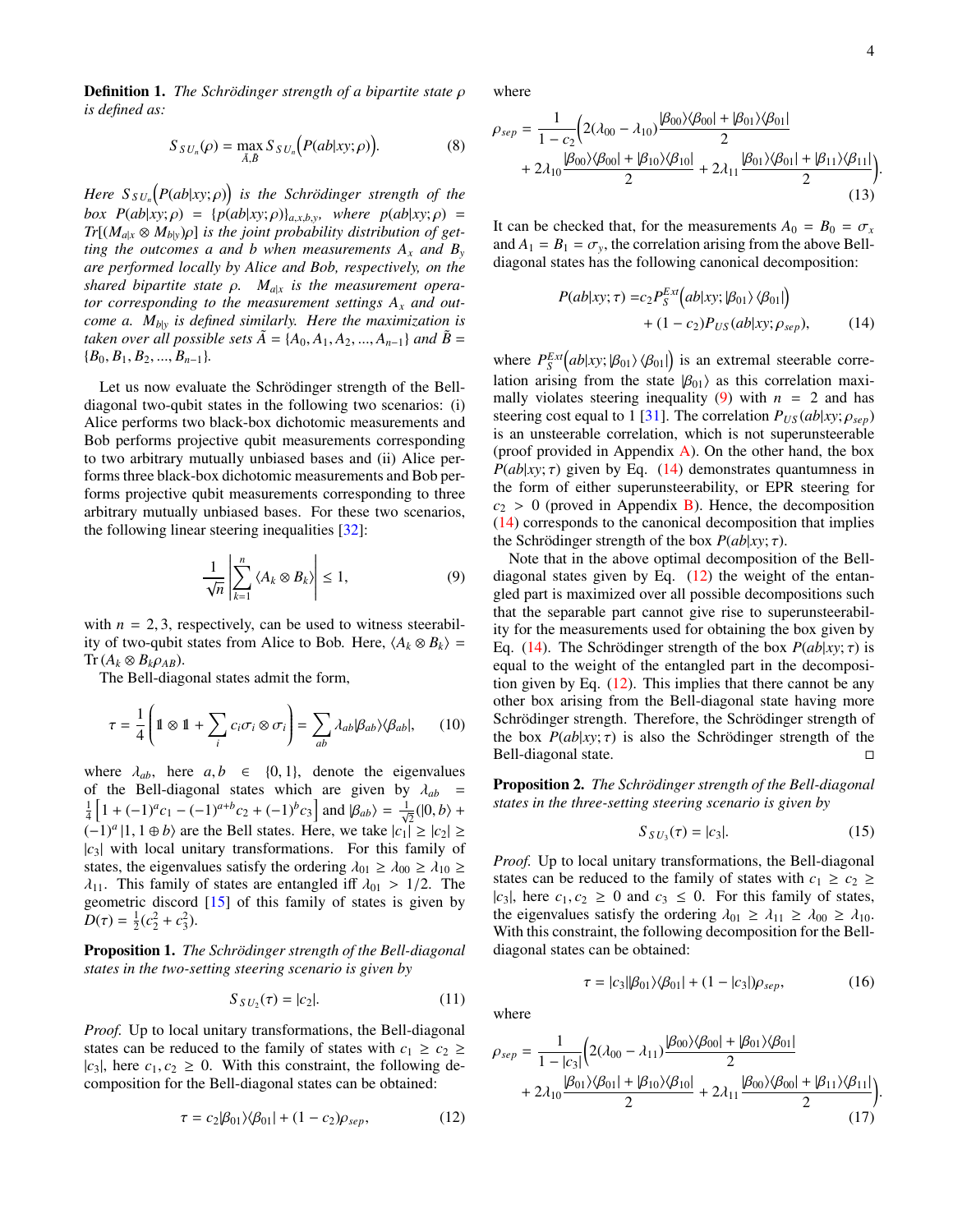5

Note that, the above state  $\rho_{sep}$  is a separable state. For the measurements  $A_0 = B_0 = \sigma_x$ ,  $A_1 = B_1 = \sigma_y$  and  $A_2 = B_2 =$  $\sigma_z$ , the correlation arising from the above Bell-diagonal states has the following canonical decomposition: has the following canonical decomposition:

$$
P(ab|xy; \tau) = |c_3| P_S^{Ext} (ab|xy; |\beta_{01} \rangle \langle \beta_{01}|)
$$
  
+ (1 - |c\_3|)P\_{US}(ab|xy; \rho\_{sep}), (18)

where  $P_S^{Ext}(ab|xy;\beta_{01}\rangle\langle\beta_{01}|)$  is an extremal steerable corre-<br>lation griding from the state  $|\beta_{0}\rangle$  of this correlation may lation arising from the state  $|\beta_{01}\rangle$  as this correlation maxi-mally violates steering inequality [\(9\)](#page-3-0) with  $n = 3$  and has steering cost equal to 1 [\[31\]](#page-9-26). The correlation  $P_{US}(ab|xy; \rho_{sep})$ is an unsteerable correlation (in Appendix  $C$ , we show that  $P_{US}(ab|xy; \rho_{sep})$  has a LHV-LHS model) which may have superunsteerability.

Note that the extremal steerable box that maximally violates the linear steering inequality in the three setting scenario contains correlations in all three axes of the maximally entangled state. Superunsteerable states having correlations only in two axes never lead to a superunsteerable box which has a nonvanishing fraction of the extremal steerable box. Correlations in all three axes of the superunsteerable two-qubit state are necessary for the state to generate the superunsteerable box having a nonzero fraction of an extremal steerable box. Since the separable state in the decomposition  $(16)$  does not have correlations in all three axes, the superunsteerable box arising from this state does not have a nonvanishing fraction of the extremal steerable box. Hence, the fraction of the extremal steerable box in the decomposition [\(18\)](#page-4-1) is the maximal steerable box fraction, implying an optimal decomposition with the Schrödinger strength of the box  $P(ab|xy; \tau)$ .

Thus, the above Bell diagonal state demonstrates quantumness either in the form of steering, or in the form of superunsteerability with a nonzero Schrödinger strength in the three-settings scenario if and only if  $|c_3|$  is non-zero. We can, therefore, conclude that the Schrödinger strength of the Bell diagonal state is maximized by the above measurements, and the Schrödinger strength of the box  $(18)$  $(18)$  also gives the Schrödinger strength of the Bell-diagonal states.  $\Box$ 

# <span id="page-4-0"></span>IV. SCHRÖDINGER STRENGTH OPTIMIZES RANDOM ACCESS CODES

Let us consider the Bell-diagonal states with  $|c_1| \geq |c_2| \geq$ | $c_3$ |. In the case of quantum  $2 \stackrel{p}{\rightarrow} 1$  RAC, the encoding operation using correlations along the *x* and *y* axes provides efficiency given by [\[14\]](#page-9-11)

<span id="page-4-2"></span>
$$
P_{\min}(\tau) = \frac{1}{2} \left( 1 + \frac{1}{\sqrt{c_1^{-2} + c_2^{-2}}} \right). \tag{19}
$$

Next, considering the case of the quantum  $3 \stackrel{p}{\rightarrow} 1$  RAC, the encoding operation using correlations along all three axes of the Bell-diagonal provides efficiency given by [\[14\]](#page-9-11) is given by [\[14\]](#page-9-11)

<span id="page-4-3"></span>
$$
P_{\min}(\tau) = \frac{1}{2} \left( 1 + \frac{1}{\sqrt{c_1^{-2} + c_2^{-2} + c_3^{-2}}} \right). \tag{20}
$$

<span id="page-4-1"></span>Now we will present two propositions which will enable us to present the main result of this paper.

Proposition 3. *Within the separable Bell-diagonal states with*  $c_1, c_2 \geq 0$ ,  $c_3 \leq 0$  *and*  $c_1 \geq c_2 \geq |c_3|$ , the state which has the *maximal Schrödinger strength*  $S_{SU_2} = 1/2$  *in the two-setting* scenario corresponds to the state with  $c_1 = c_2 = \frac{1}{2}$  and  $c_3 = 0$ .

*Proof.* Note that the Bell-diagonal states with  $c_1, c_2 \geq 0, c_3 \leq$ 0 and  $c_1 \geq c_2 \geq |c_3|$  are separable iff the largest eigenvalue  $\lambda_{01} \leq 1/2$ . Therefore,  $c_1 + c_2 - c_3 \leq 1$ . From the positivity of the lowest eigenvalue of the Bell-diagonal states, it follows that  $c_1 + c_2 + c_3 \leq 1$ . Combining the above equations, we get  $c_1+c_2 \leq 1$  which for our chosen restrictions on the coefficients defined above, leads to  $2c_2 \leq c_1 + c_2 \leq 1$ . This implies that  $c_2 \leq 1/2$  within separable Bell-diagonal states. Therefore, the separable Bell-diagonal state which has  $c_1 = c_2 = 1/2$  and  $c_3 = 0$  has the maximal Schrödinger strength in the context of the two-settings scenario.

The above values of the correlation coefficients  $c_1 = c_2$  =  $\frac{1}{2}$  and  $c_3 = 0$ , lead to the efficiency  $P_{\text{min}} = \frac{1}{2}(1 + \frac{1}{2})$  $\frac{1}{2\sqrt{2}}$ )  $\approx$ 0.677, higher than the classical bound  $P_{c1}^{2 \to 1} = 0.667$ . This is obtained by using Eq. (19) obtained by using Eq.[\(19\)](#page-4-2).

Proposition 4. *Within the separable Bell-diagonal states with*  $c_1, c_2 \geq 0$ ,  $c_3 \leq 0$  *and*  $c_1 \geq c_2 \geq |c_3|$ , the state which has the *maximal Schrödinger strength*  $S_{SU_3} = 1/3$  *in the three-setting scenario corresponds to the state with*  $|c_1| = |c_2| = |c_3| = \frac{1}{3}$ .

*Proof.* Note that the correlation coefficients of the separable Bell-diagonal states with the constraints  $c_1, c_2 \geq 0, c_3 \leq 0$ and  $c_1 \geq c_2 \geq |c_3|$  satisfy the relations  $c_1 + c_2 + |c_3| \leq 1$ , and  $3|c_3| \leq c_1 + c_2 + |c_3| \leq 1$ . This implies that  $|c_3| \leq 1/3$ within separable Bell-diagonal states. Therefore, the separable Bell-diagonal state which has  $c_1 = c_2 = -c_3 = 1/3$  has the maximal Schrödinger strength in the context of the threesettings scenario.

The above values of the correlation coefficients  $|c_1| = |c_2|$  =  $|c_3| = \frac{1}{3}$ , lead to the efficiency  $P_{\text{min}} = \frac{1}{2}(1 + \frac{1}{3})$  $\frac{1}{3\sqrt{3}}$ )  $\approx$  0.596, considerably above the classical bound  $P_{\text{cl}}^{3\to1} = 0.5$ . This is calculated by using Eq. (20) calculated by using Eq. $(20)$ .

It may be noted that the separable Bell-diagonal states with  $c_1 = c_2 = 1/2$  and  $c_1 = c_2 = -c_3 = 1/3$  are the optimal separable states for the  $2 \rightarrow 1$  and  $3 \rightarrow 1$  quantum codes, respectively  $[14]$ . Since these states have maximal Schrödinger strengths in the two- and three-setting scenarios, respectively, within the separable Bell-diagonal states, their corresponding values identify the optimal separable Bell-diagonal states for the 2  $\rightarrow$  1 and 3  $\rightarrow$  1 RAC protocols, respectively. On the other hand, the efficiencies [\(20\)](#page-4-3) and [\(19\)](#page-4-2) are not monotonic functions of geometric discord for different classes of states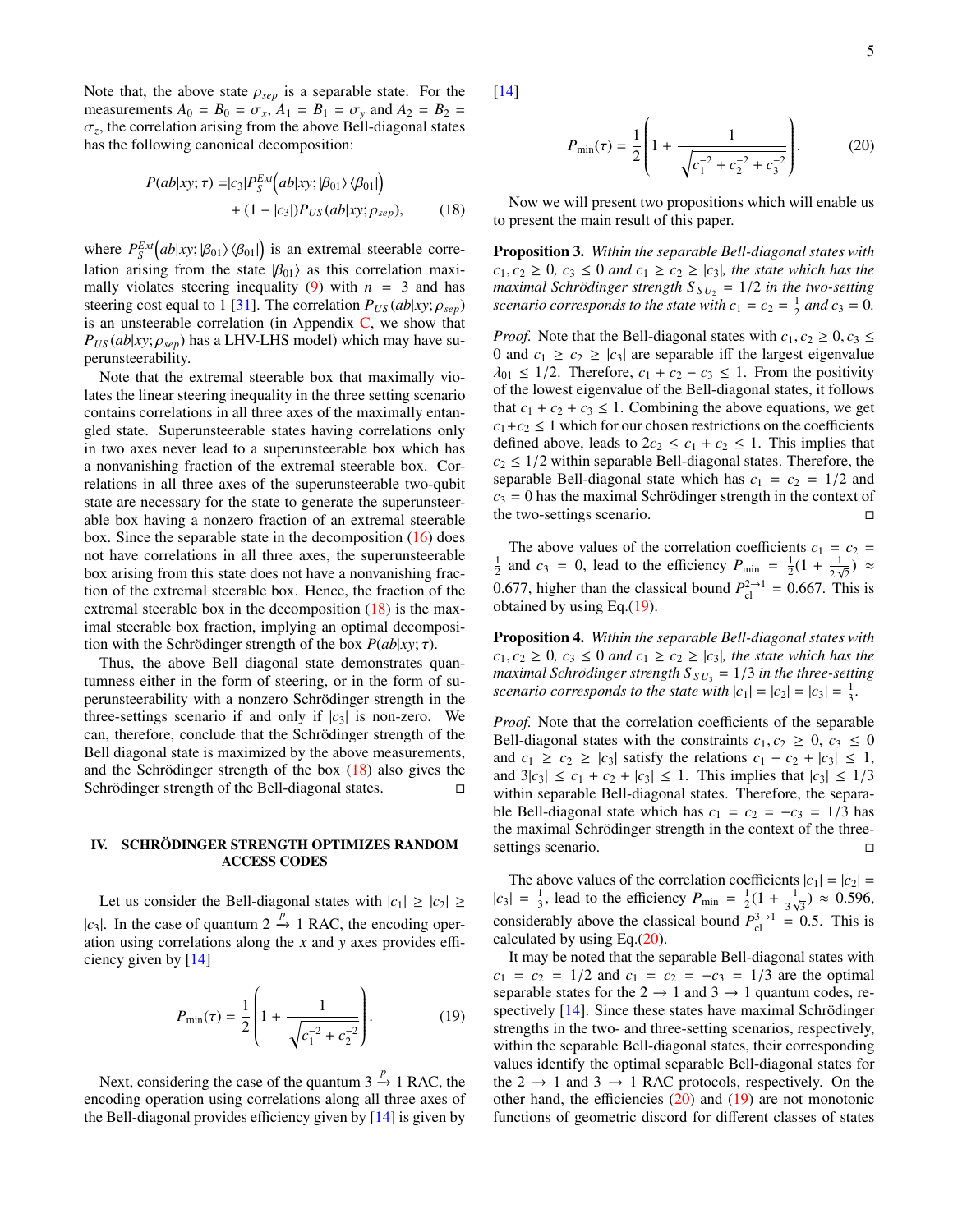[\[14\]](#page-9-11). Hence, the amount of geometric discord does not specify the state yielding optimal efficiency of the protocol. Therefore, geometric discord does not serve as the resources for the above two RACs. Here, we identify superunsteerability as the unique resource for RACs assisted by Bell-diagonal states.

Note that the correlation coefficients in the Bell-diagonal states can be experimentally determined by measuring the Pauli observables since  $c_i = \langle \sigma_i \otimes \sigma_i \rangle = \text{Tr}(\tau \sigma_i \otimes \sigma_i)$ . From these joint expectation values, the Schrödinger strength of the Bell-diagonal states in the two- and three-setting scenarios can be determined as the second and third largest of these three joint expectation values, respectively.

#### <span id="page-5-0"></span>V. CONCLUSIONS

In this work, we propose a hitherto unexplored resource for quantum information processing by unsteerable states. We formulate a quantifier of nonclassical correlation going beyond steering which we call Schrödinger strength. A nonvanishing value of this measure demonstrates a phenomenon called superunsteerability [\[22\]](#page-9-18) which can occur even for separable states. We derive analytical expressions for this measure for Bell-diagonal states in the two- and three-setting steering scenarios which are related to the  $2 \rightarrow 1$  and  $3 \rightarrow 1$  RAC protocols, respectively, assisted by finite shared randomness limited to two bits within separable Bell diagonal states. We demonstrate that the Schrödinger strength identifies the optimal states within separable Bell-diagonal states for both these protocols. In other words, the maximal value of Schrodinger ¨ strength for the corresponding separable Bell-diagonal state provides the optimal quantum efficiency of  $2 \rightarrow 1$  and  $3 \rightarrow 1$ RAC protocols assisted by separable Bell-diagonal states.

The analysis presented here provides an unambiguous answer to the question as to which is the precise quantum resource for RACs using separable Bell-diagonal states in the presence of finite shared randomness [\[14\]](#page-9-11). The fact that quantumness defined by superunsteerability is a more appropriate resource compared to discord for enabling RACs may be understood as follows. While discord is a property exclusive to the given state, superunsteerabilty further captures the operational characteristics of the protocol, as we have shown through the linkage of steering scenarios with the corresponding RACs. It remains to be studied whether superunsteerability is the unique resource for the above two RACs in the presence of finite shared randomness using other separable states. Moreover, further studies of local resources such as super-locality [\[17,](#page-9-14) [19,](#page-9-16) [21\]](#page-9-17) and superunsteerability [\[22,](#page-9-18) [23\]](#page-9-15) for other quantum information processing tasks using separable states admitting local correlations, should be worthwhile. Such studies may provide the scope for shedding further light on the larger question of the boundary between classical and quantum theory.

## ACKNOWLEDGEMENTS

C.J. acknowledges S. N. Bose Centre, Kolkata for the postdoctoral fellowship and partial financial support from the Ministry of Science and Technology, Taiwan (Grant No. 108- 2811-M-006-501). D.D. acknowledges the financial support from the University Grants Commission (UGC), Government of India. S.K. acknowledges the support of a fellowship from Bose Institute, Kolkata.

### <span id="page-5-1"></span>Appendix A: The box  $P_{US}(ab|xy; \rho_{sep})$  given by Eq. [\(14\)](#page-3-1) is unsteerable and not super-unsteerabie

The correlation  $P_{US}(ab|xy; \rho_{sep})$  given in Eq. [\(14\)](#page-3-1) (with  $a, b, x, y \in \{0, 1\}$  has the following LHV-LHS model with dimension of the hidden variable being equal to 2:

$$
P_{US}(ab|xy; \rho_{sep}) = \sum_{\lambda=0}^{1} p(\lambda)P(a|x, \lambda)P(b|y; \rho_{\lambda})
$$
 (A1)

where,  $p(0) = p(1) = \frac{1}{2}$ .

$$
P(a|x,0) = \frac{(y)}{(0)} \begin{pmatrix} 0 \\ 0 \end{pmatrix} (0) (1)
$$
  
(1)  $\begin{pmatrix} 1 & 0 \\ \frac{1}{2} & \frac{1}{2} \end{pmatrix}$  (A2)

where each row and column corresponds to a fixed measurement (*y*) and a fixed outcome (*b*) respectively. Throughout the paper we will follow the same convention.

$$
P(a|x, 1) = \frac{(y)}{(0)} \begin{pmatrix} 0 & 0 & 1 \end{pmatrix}
$$
 (0) (1) (1) (1) (1) (1) (2) (1) (2) (3)

On the other hand, we have,

$$
P(b|y; \rho_0) = \frac{(y)}{(0)} \qquad \frac{(b)}{\frac{1+c_1-2c_2}{2(1-c_2)}} \frac{(1)}{\frac{1-c_1}{\frac{1}{2}}}.
$$
 (A4)

Note that for  $1 \geq c_1 \geq c_2 \geq |c_3|$  and  $c_1, c_2 \geq 0$  each of the probability distributions satisfies  $0 \leq P(b|y; \rho_0) \leq 1$ . The above correlation on Bob's side can be reproduced by performing projective measurements corresponding to the observables  $B_0 = \sigma_x$  and  $B_1 = \sigma_y$  on the qubit state given by,

$$
|\psi_0\rangle = \sqrt{\frac{1+c_1-2c_2}{2(1-c_2)}}|+\rangle + \sqrt{\frac{1-c_1}{2(1-c_2)}}|-\rangle, \quad (A5)
$$

where  $|+\rangle$  and  $|-\rangle$  are the eigenstates of the operator  $\sigma_x$  corresponding to the eigenvalues +1 and −1 respectively. and

$$
P(b|y; \rho_1) = \frac{(y)}{(0)} \qquad \qquad (0) \qquad (1)
$$
\n
$$
(1) \qquad \qquad \frac{1 - c_1}{2(1 - c_2)} \frac{1 + c_1 - 2c_2}{2(1 - c_2)}.
$$
\n
$$
(1) \qquad \frac{1}{2} \frac{1}{2} \frac{1}{2}.
$$
\n
$$
(A6)
$$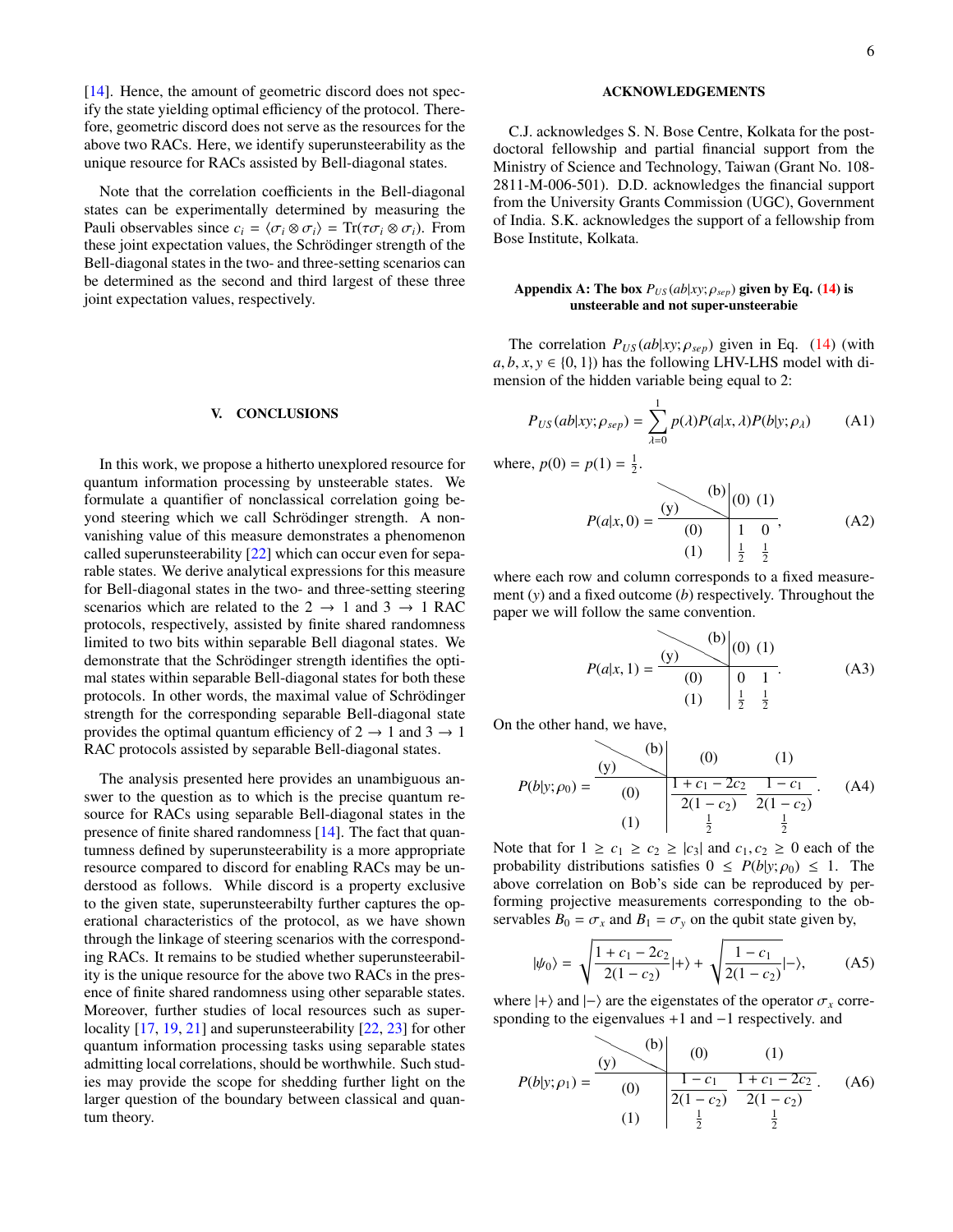Note that for  $1 \geq c_1 \geq c_2 \geq |c_3|$  and  $c_1, c_2 \geq 0$  each of the probability distributions satisfies  $0 \leq P(b|y, \rho_1) \leq 1$ . The above correlation on Bob's side can be reproduced by performing projective measurements corresponding to the observables  $B_0 = \sigma_x$  and  $B_1 = \sigma_y$  on the qubit state given by,

$$
|\psi_1\rangle = \sqrt{\frac{1 - c_1}{2(1 - c_2)}}|+\rangle + \sqrt{\frac{1 + c_1 - 2c_2}{2(1 - c_2)}}|-\rangle.
$$
 (A7)

Hence, the box  $P_{US}(ab|xy; \rho_{sep})$  has LHV-LHS model with hidden variable dimension 2. On the other hand, this box is produced by performing appropriate measurements on the 2⊗ 2 state given by Eq.[\(13\)](#page-3-4). Hence, the box  $P_{US}(ab|xy;\rho_{sep})$  is unsteerable and is not super-unsteerable.

# <span id="page-6-0"></span>Appendix B: Quantumness in the form of superunsteerability or EPR steering of the box  $P(ab|xy; \tau)$  given by Eq. [\(14\)](#page-3-1) for  $c_2 > 0$ .

Before going into the details, let us first define some notations which we will use later. In the case of two inputs per party and two-outputs per input, there are four possible deterministic boxes  $P_D^{\alpha\beta}(a|x)$  (or, simply  $P_D^{\alpha\beta}$ ) on Alice's end and four possible deterministic boxes  $P_D^{\gamma \epsilon}(\bar{b}|y)$  (or, simply  $P_D^{\gamma \epsilon}$ ) on Bob's end. These are given by,

$$
P_D^{\alpha\beta}(a|x) = \begin{cases} 1, & a = \alpha x \oplus \beta \\ 0, & \text{otherwise} \end{cases}
$$
 (B1)

and

$$
P_D^{\gamma \epsilon}(b|y) = \begin{cases} 1, & b = \gamma x \oplus \epsilon \\ 0, & \text{otherwise.} \end{cases}
$$
 (B2)

Here,  $\alpha, \beta, \gamma, \epsilon \in \{0, 1\}$  and  $\oplus$  denotes addition modulo 2.

The box  $P(ab|xy; \tau)$  given in Eq. [\(14\)](#page-3-1) (with  $a, b, x, y \in$ {0, <sup>1</sup>}) has the following form:

$$
P(ab|xy;\tau) = \begin{array}{c|cc}\n(a,b) & (0,0) & (0,1) & (1,0) & (1,1) \\
\hline\n(0,0) & \frac{1+c_1}{4} & \frac{1-c_1}{4} & \frac{1-c_1}{4} & \frac{1+c_1}{4} \\
(0,1) & \frac{1}{4} & \frac{1}{4} & \frac{1}{4} & \frac{1}{4} \\
(1,0) & \frac{1}{4} & \frac{1}{4} & \frac{1}{4} & \frac{1}{4} \\
(1,1) & \frac{1+c_2}{4} & \frac{1-c_2}{4} & \frac{1+c_2}{4} & \frac{1+c_2}{4}\n\end{array}
$$
\n(B3)

where each row and column corresponds to a fixed measurement setting (*xy*) and a fixed outcome (*ab*) respectively.  $1 \geq c_1 \geq c_2 \geq |c_3|$  and  $c_1, c_2 \geq 0$ .

Let us try to construct LHV-LHS model of the box  $P(ab|xy; \tau)$  with the dimension of the hidden variable being equal to 2. Before proceeding, we want to mention that in case of the box  $P(ab|xy; \tau)$ , all the marginal probability distributions of Alice and Bob are maximally mixed:

<span id="page-6-1"></span>
$$
p_{\text{Alice}}(a|x; \tau) = p_{\text{Bob}}(b|y; \tau) = \frac{1}{2} \forall a, b, x, y.
$$
 (B4)

Let us now try to check whether the box  $P(ab|xy; \tau)$  can be decomposed in the following form:

$$
P(ab|xy;\tau) = \sum_{\lambda=0}^{1} p(\lambda)P(a|x,\lambda)P(b|y;\rho_{\lambda}),
$$
 (B5)

where  $p(0) = x_0$ ,  $p(1) = x_1$  (0 <  $x_0$  < 1, 0 <  $x_1$  < 1,  $x_0 + x_1 =$ 1). Let us assume that Alice's strategy to be deterministic one, i. e., each of the two boxes  $P(a|x, 0)$  and  $P(a|x, 1)$  in the above decomposition belongs to any one among  $P_D^{00}$ ,  $P_D^{01}$ ,  $P_D^{10}$  and  $P_D^{11}$ . In order to satisfy the marginal probabilities for Alice  $p_{\text{Alice}}(a|x; \tau) = \frac{1}{2} \forall a, x$ , the only two possible choices of  $P(a|x|0)$  and  $P(a|x|1)$  are:  $P(a|x, 0)$  and  $P(a|x, 1)$  are:

1.  $P_D^{00}$  and  $P_D^{01}$  with  $x_0 = x_1 = \frac{1}{2}$ 2.  $P_D^{10}$  and  $P_D^{11}$  with  $x_0 = x_1 = \frac{1}{2}$ .

Now, it can be easily checked that none of these two possible choices will satisfy all the bipartite joint probability distributions of the box  $P(ab|xy; \tau)$  with  $c_2 > 0$ , simultaneously, for any choice of  $P(b|y; \rho_0)$  and  $P(b|y; \rho_1)$ . It is, therefore, impossible to construct LHV-LHS model of the box  $P(ab|xy; \tau)$  with the dimension of the hidden variable being equal to 2 where Alice uses different deterministic strategy at each  $\lambda$ .

The box  $P(ab|xy; \tau)$  cannot be reproduced by a LHV-LHS model with hidden variable of dimension 2 even if Alice uses *nondeterministic strategy* for each  $\lambda$ . To see this, we note that in 2 − 2 − 2 Bell-scenario (involving 2 parties, 2 measurement settings per party, 2 outcomes per setting), hidden variable with dimension  $d_{\lambda} \leq 4$  is sufficient for reproducing any local correlation [\[17\]](#page-9-14). Since unsteerable correlations form a subset of the local correlations, in  $2 - 2 - 2$  steering-scenario hidden variable with dimension  $d_{\lambda} \leq 4$  is sufficient for reproducing any unsteerable correlation. Hence, a LHV-LHS model with hidden variable of dimension 2 of the box  $P(ab|xy; \tau)$ can be achieved by constructing a LHV-LHS model of the box  $P(ab|xy; \tau)$  with hidden variable of dimension 3 or 4 with different deterministic distributions at Alice's side followed by taking equal probability distributions at Bob's side as common and making the corresponding distributions at Alice's side non-deterministic.

Let us now try check whether the box  $P(ab|xy; \tau)$  can be simulated by a LHV-LHS model with hidden variable of dimension 3 where Alice uses different deterministic strategy at each  $\lambda$ . In this case, we assume that the box can be decomposed in the following way:

$$
P(ab|xy;\tau) = \sum_{\lambda=0}^{2} p(\lambda)P(a|x,\lambda)P(b|y;\rho_{\lambda}),
$$
 (B6)

Here,  $p(0) = x_0$ ,  $p(1) = x_1$ ,  $p(2) = x_2$  (0 <  $x_0$  < 1,  $0 < x_1 < 1, 0 < x_2 < 1, x_0 + x_1 + x_2 = 1$ ) and  $P(a|x, \lambda)$ are different deterministic boxes. Since Alice's boxes are deterministic, the three boxes  $P(a|x, 0)$ ,  $P(a|x, 1)$  and  $p(a|x, 2)$ <br>must be equal to any three among  $P_D^{00}$ ,  $P_D^{01}$ ,  $P_D^{10}$  and  $P_D^{11}$ . But any such combination will not satisfy the marginal probabilities  $p_{\text{Alice}}(a|x; \tau) = \frac{1}{2}$   $\forall a, x$  for Alice. This implies that the hox  $P(ab|xy; \tau)$  cannot be simulated by a I HV-I HS model box  $P(ab|xy; \tau)$  cannot be simulated by a LHV-LHS model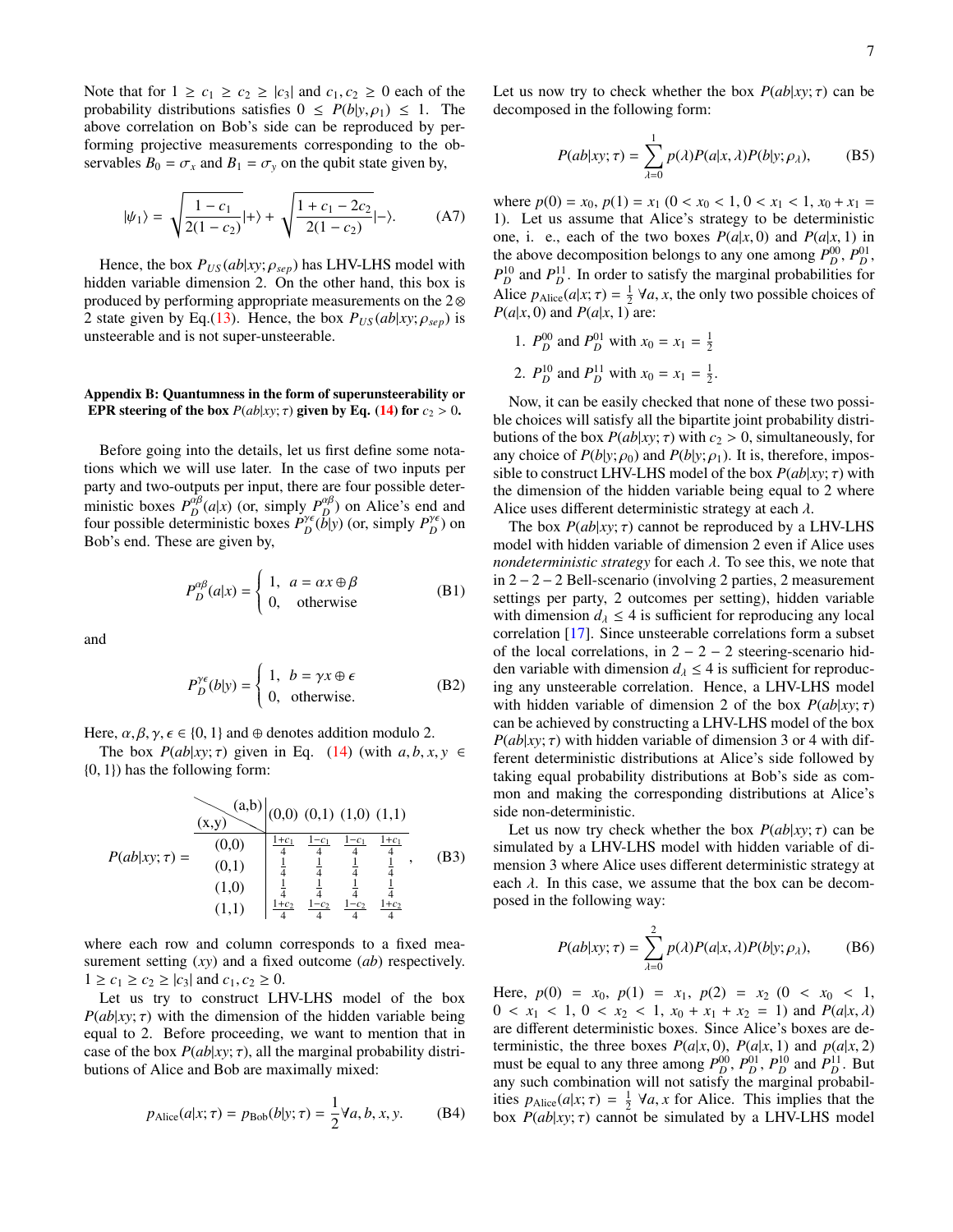with hidden variable of dimension 3 where Alice uses different deterministic strategy at each  $\lambda$ .

Therefore, we can state that if the box  $P(ab|xy; \tau)$  with  $c_2 > 0$  has LHV-LHS model, then the dimension of the hidden variable in that LHV-LHS model must be equal to 4 when Alice uses deterministic strategies.

Suppose the box  $P(ab|xy; \tau)$  has the following LHV-LHS model:

<span id="page-7-1"></span>
$$
P(ab|xy; \tau) = \sum_{\lambda=0}^{3} p(\lambda)P(a|x, \lambda)P(b|y; \rho_{\lambda}), \quad (B7)
$$

where  $P(a|x, \lambda)$  are different deterministic boxes and either any three of the four boxes  $P(b|y; \rho_{\lambda})$  are equal to each other, or there exists two sets each containing two equal boxes  $P(b|y; \rho_\lambda)$ ;  $0 < p(\lambda) < 1$  for  $\lambda = 0, 1, 2, 3$ ;  $\sum_{\lambda=0}^3 p(\lambda) = 1$ . Then taking equal boxes  $P(b|y; \rho_\lambda)$  at Bob's side as common and  $P(b|y, p_A)$ ,  $0 \le p(A) \le 1$  for  $A = 0, 1, 2, 3, \angle_{A=0} p(A) = 1$ . Then<br>taking equal boxes  $P(b|y; \rho_A)$  at Bob's side as common and<br>making corresponding box at Alice's side non-deterministic making corresponding box at Alice's side non-deterministic will reduce the dimension of the hidden variable from 4 to 2. For example, let us consider

$$
P(b|y; \rho_0) = P(b|y, \rho_1) = P(b|y; \rho_2).
$$
 (B8)

Now in order to satisfy Alice's marginal given by Eq. [\(B4\)](#page-6-1), one must take  $p(0) = p(1) = p(2) = p(3) = \frac{1}{4}$ . Hence, the decomposition  $(B7)$  can be written as,

$$
P(ab|xy; \tau) = q(0)Q(a|x, 0)P(b|y; \rho_0) + p(3)P(a|x, 3)P(b|y; \rho_3),
$$
 (B9)

where

$$
Q(a|x,0) = \frac{P(a|x,0) + P(a|x,1) + P(a|x,2)}{3},
$$
 (B10)

which is a non-deterministic box at Alice's side, and  $q(0) = \frac{3}{4}$ The decomposition [\(B9\)](#page-7-2) represents a LHV-LHS model of the box  $P(ab|xy; \tau)$  with hidden variable of dimension 2 with different deterministic/non-deterministic boxes at Alice's side. Now in this protocol, considering arbitrary boxes  $P(b|y; \rho_{\lambda})$ at Bob's side (without considering any constraint), it can be checked that all the bipartite distributions of the box  $P(ab|xy; \tau)$  with  $c_2 > 0$  are not reproduced simultaneously. Hence, this will hold when  $P(b|y; \rho_\lambda)$  have quantum realizations.

There are the following other cases in which the dimension of the hidden variable in the LHV-LHS model of the box *P*( $ab | xy; \tau$ ) can be reduced from 4 to 2:

$$
P(b|y; \rho_0) = P(b|y; \rho_2) = P(b|y; \rho_3);
$$
  
\n
$$
P(b|y; \rho_0) = P(b|y; \rho_1) = P(b|y; \rho_3);
$$
  
\n
$$
P(b|y; \rho_1) = P(b|y; \rho_2) = P(b|y; \rho_3);
$$
  
\n
$$
P(b|y; \rho_0) = P(b|y; \rho_1)
$$
 as well as 
$$
P(b|y; \rho_2) = P(b|y; \rho_3);
$$
  
\n
$$
P(b|y; \rho_0) = P(b|y; \rho_2)
$$
 as well as 
$$
P(b|y; \rho_1) = P(b|y; \rho_3);
$$
  
\n
$$
P(b|y; \rho_0) = P(b|y; \rho_3)
$$
 as well as 
$$
P(b|y; \rho_1) = P(b|y; \rho_2).
$$

Now in any of these possible cases, considering arbitrary boxes  $P(b|y; \rho_\lambda)$  at Bob's side (without considering any constraint), it can be checked that all the bipartite distributions of the box  $P(ab|xy; \tau)$  with  $c_2 > 0$  are not reproduced simultaneously. Hence, this also holds when the boxes  $P(b|y; \rho_{\lambda})$  have quantum realizations.

Hence, either the box  $P(ab|xy; \tau)$  with  $c_2 > 0$  does not have LHV-LHS model or it is impossible to reduce the dimension of the hidden variable in the LHV-LHS model of the box  $P(ab|xy; \tau)$  with  $c_2 > 0$  from 4 to 2.

It is, therefore, impossible to reproduce the box  $P(ab|xy; \tau)$ (with  $c_2 > 0$ ) by LHV-LHS model with hidden variable dimension 2 and with deterministic/non-deterministic boxes at Alice's side.

It can be checked that the box  $P(ab|xy; \tau)$  with  $c_2 > 0$  is non-product for  $c_2 > 0$ . It is, therefore, impossible to construct a LHV-LHS model of the box  $P(ab|xy; \tau)$  (with  $c_2 > 0$ ) with hidden variable of dimension 1.

Hence, one can conclude that the box  $P(ab|xy; \tau)$  with  $c_2 > 0$  is either steerable or has LHV-LHS model with the dimension of the hidden variable being greater than 2. On the other hand, the box is produced from the  $2 \otimes 2$  Bell diagonal state given by Eq.[\(10\)](#page-3-5). Therefore, the box  $P(ab|xy; \tau)$  with  $c_2 > 0$  is either steerable or super-unsteerable.

# <span id="page-7-0"></span>Appendix C: The box  $P_{US}(ab|xy; \rho_{sep})$  given by Eq. [\(18\)](#page-4-1) is unsteerable

<span id="page-7-2"></span>The correlation  $P_{US}(ab|xy; \rho_{sep})$  given in Eq. [\(18\)](#page-4-1) (with  $a, b \in \{0, 1\}$  and with  $x, y \in \{0, 1, 2\}$  has the following LHV-LHS model with dimension of the hidden variable being equal to 4:

$$
P_{US}(ab|xy; \rho_{sep}) = \sum_{\lambda=0}^{3} p(\lambda)P(a|x, \lambda)P(b|y; \rho_{\lambda})
$$
 (C1)

where,  $p(0) = p(1) = p(2) = p(3) = \frac{1}{4}$ .

*<sup>P</sup>*(*a*|*x*, 0) <sup>=</sup> ❍❍ (y) ❍❍❍ (b) (0) (1) (0) 1 0 (1) 1 0 (2) <sup>1</sup> 2 1 2 , (C2)

$$
P(a|x, 1) = \frac{(y) \times (b) \times (0) (1)}{(0) \times (1) \times (2) \times (1)} \times (0) (1)
$$
 (C3)

$$
P(a|x,2) = \frac{(y)}{(0)} \begin{pmatrix} 0 \\ 0 \end{pmatrix} (0) (1)
$$
  
(1) 0 1 , (C4)  
(2)  $\begin{pmatrix} 1 & 0 \\ \frac{1}{2} & \frac{1}{2} \end{pmatrix}$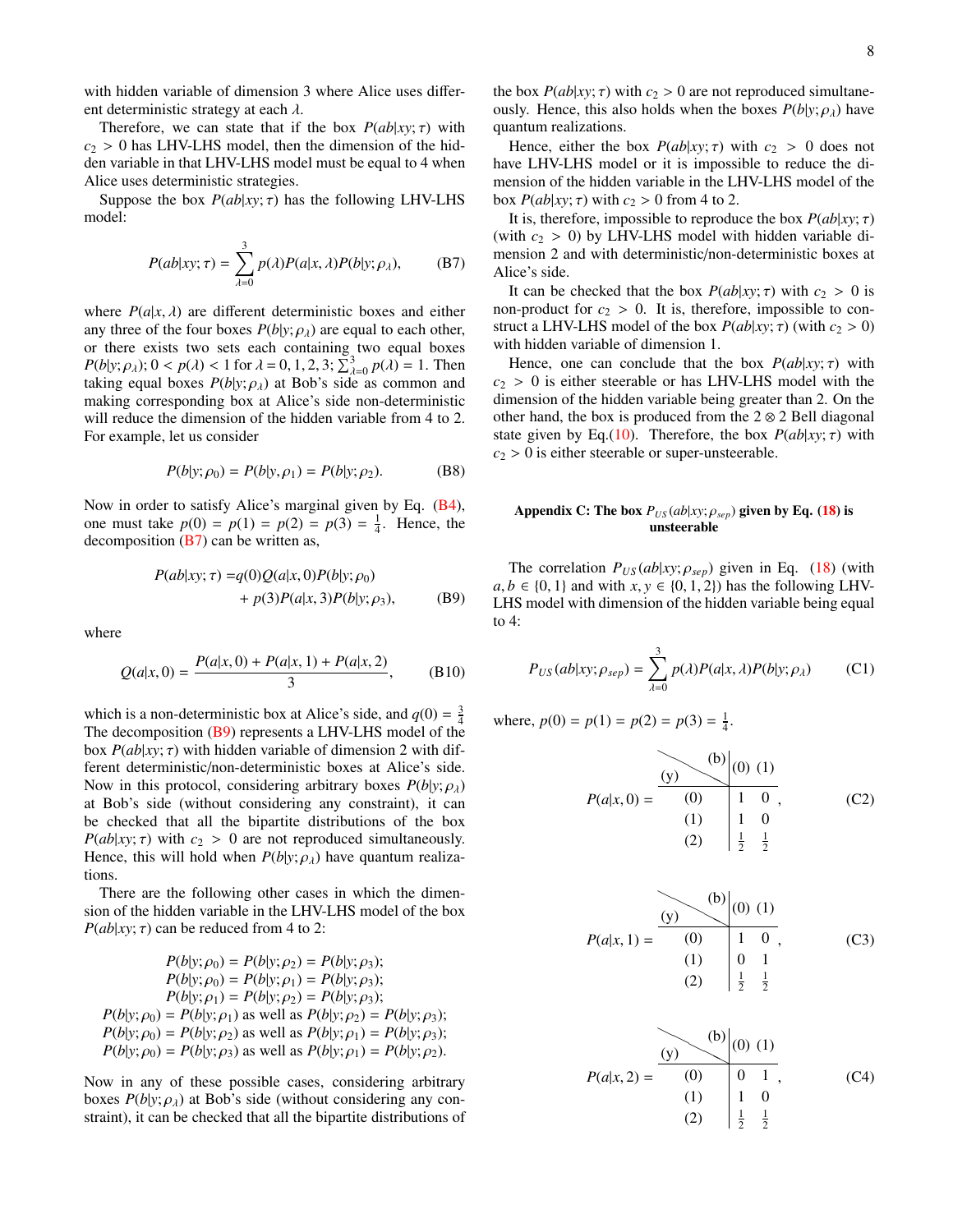and

$$
P(a|x,3) = \begin{array}{c|c} (b) & (0) & (1) \\ (0) & 0 & 1 \\ (1) & 0 & 1 \\ (2) & \frac{1}{2} & \frac{1}{2} \end{array}
$$
 (C5)

On the other hand, we have,

$$
P(b|y; \rho_0) = \begin{array}{c|c} (b) & (0) & (1) \\ (0) & \frac{1+c_1+2c_3}{2(1+c_3)} & \frac{1-c_1}{2(1+c_3)} \\ (1) & \frac{1+c_2+2c_3}{2(1+c_3)} & \frac{1-c_2}{2(1+c_3)} \\ (2) & \frac{1}{2}[1-f(c_1, c_2, c_3)] & \frac{1}{2}[1+f(c_1, c_2, c_3)] \end{array}
$$
 (C6)

where,  $f(c_1, c_2, c_3) =$ <br> $1 > c_1 > c_2 > |c_2|$ ; *c*<sub>1</sub>  $\sqrt{(1-c_1)(1+c_1+2c_3)-(c_2+c_3)^2}$  $\frac{1+c_3-(c_2+c_3)}{1+c_3}$ . Note that for  $1 \ge c_1 \ge c_2 \ge |c_3|$ ;  $c_1, c_2 \ge 0$  and  $c_3 \le 0$  each of the probabil-<br>ity distributions satisfies  $0 \le P(b|y|_{Q_0}) \le 1$ . The above correity distributions satisfies  $0 \le P(b|y, \rho_0) \le 1$ . The above correlation on Bob's side can be reproduced by performing projective measurements corresponding to the observables  $B_0 = \sigma_x$ ,  $B_1 = \sigma_y$  and  $B_2 = \sigma_z$  on the qubit state given by,

$$
|\psi_0\rangle = \sqrt{\frac{1+c_1+2c_3}{2(1+c_3)}}|+\rangle + e^{i\phi_0}\sqrt{\frac{1-c_1}{2(1+c_3)}}|-\rangle, \qquad (C7)
$$

where  $|+\rangle$  and  $|-\rangle$  are the eigenstates of the operator  $\sigma_x$ corresponding to the eigenvalues +1 and −1 respectively.  $\phi_0$  =  $\sin^{-1} \frac{c_2 + c_3}{\sqrt{1 - c_1^2 - 2c_1}}$  $\frac{c_2+c_3}{1-c_1^2-2c_1c_3+2c_3}$ . It can be easily checked that  $\frac{c_2+c_3}{\sqrt{c_2+c_3}}$  $\frac{c_2+c_3}{1-c_1^2-2c_1c_3+2c_3}$  ≤ 1 for 1 ≥  $c_1$  ≥  $c_2$  ≥  $|c_3|$ ;  $c_1$ ,  $c_2$  ≥ 0;  $c_3$  ≤ 0 and  $c_1 + c_2 + c_3 \le 0$  (which comes from the positivity condition of the lowest eigenvalue of the Bell diagonal state).

$$
P(b|y; \rho_1) = \begin{array}{c|c} (b) & (0) & (1) \\ (0) & \frac{1+c_1+2c_3}{2(1+c_3)} & \frac{1-c_1}{2(1+c_3)} \\ (1) & \frac{1-c_2}{2(1+c_3)} & \frac{1+c_2+2c_3}{2(1+c_3)} \\ (2) & \frac{1}{2}[1+f(c_1,c_2,c_3)] & \frac{1}{2}[1-f(c_1,c_2,c_3)] \end{array}
$$
\nwhere  $f(c_1, c_2, c_3)$ ,  $\sqrt{(1-c_1)(1+c_1+2c_3)-(c_2+c_3)^2}$ 

\nNote that for

where,  $f(c_1, c_2, c_3) =$ <br> $1 > c_1 > c_2 > |c_2|$ ; *c*<sub>1</sub>  $\frac{1+c_3-(c_2+c_3)}{1+c_3}$ . Note that for  $1 \ge c_1 \ge c_2 \ge |c_3|$ ;  $c_1, c_2 \ge 0$  and  $c_3 \le 0$  each of the probabil-<br>ity distributions satisfies  $0 \le P(b|v|_Q) \le 1$ . The above correity distributions satisfies  $0 \le P(b|y, \rho_1) \le 1$ . The above correlation on Bob's side can be reproduced by performing projective measurements corresponding to the observables  $B_0 = \sigma_x$ ,  $B_1 = \sigma_y$  and  $B_2 = \sigma_z$  on the qubit state given by,

$$
|\psi_1\rangle = \sqrt{\frac{1+c_1+2c_3}{2(1+c_3)}}|+\rangle + e^{i\phi_1} \sqrt{\frac{1-c_1}{2(1+c_3)}}|-\rangle, \quad (C9)
$$

where  $\phi_1 = \pi + \sin^{-1} \frac{c_2 + c_3}{\sqrt{1 - c_1^2 - 2c_1}}$  $\frac{c_2+c_3}{1-c_1^2-2c_1c_3+2c_3}$ .

,

,

$$
P(b|y; \rho_2) = \begin{array}{c|c} (b) & (0) & (1) \\ (0) & \frac{1-c_1}{2(1+c_3)} & \frac{1+c_1+2c_3}{2(1+c_3)} \\ (1) & \frac{1+c_2+2c_3}{2(1+c_3)} & \frac{1-c_2}{2(1+c_3)} \\ (2) & \frac{1}{2}[1+f(c_1,c_2,c_3)] & \frac{1}{2}[1-f(c_1,c_2,c_3)] \\ (C10) & (D10) & (E10) \end{array}
$$
\nwhere  $f(a, a, a) = \sqrt{(1-c_1)(1+c_1+2c_3)-(c_2+c_3)^2}$  Note that for

where,  $f(c_1, c_2, c_3) =$ <br> $1 > c_1 > c_2 > |c_2|$ ;  $c_1$  $\frac{1+2c_3-(c_2+c_3)}{1+c_3}$ . Note that for  $1 \geq c_1 \geq c_2 \geq |c_3|$ ;  $c_1, c_2 \geq 0$  and  $c_3 \leq 0$  each of the probabil-<br>ity distributions satisfies  $0 \leq P(b|y|, c_2) \leq 1$ . The above correity distributions satisfies  $0 \le P(b|y, \rho_2) \le 1$ . The above correlation on Bob's side can be reproduced by performing projective measurements corresponding to the observables  $B_0 = \sigma_x$ ,  $B_1 = \sigma_y$  and  $B_2 = \sigma_z$  on the qubit state given by,

$$
|\psi_2\rangle = \sqrt{\frac{1 - c_1}{2(1 + c_3)}}|+\rangle + e^{i\phi_2} \sqrt{\frac{1 + c_1 + 2c_3}{2(1 + c_3)}}|-\rangle, \quad (C11)
$$

where 
$$
\phi_2 = \pi - \sin^{-1} \frac{c_2 + c_3}{\sqrt{1 - c_1^2 - 2c_1c_3 + 2c_3}}
$$
.

$$
P(b|y; \rho_3) = \begin{array}{c|c} (b) & (0) & (1) \\ (0) & \frac{1-c_1}{2(1+c_3)} & \frac{1+c_1+2c_3}{2(1+c_3)} \\ (1) & \frac{1-c_2}{2(1+c_3)} & \frac{1+c_2+2c_3}{2(1+c_3)} \\ (2) & \frac{1}{2}[1-f(c_1,c_2,c_3)] & \frac{1}{2}[1+f(c_1,c_2,c_3)] \\ (C12) & & & & \end{array}
$$
\nwhere  $f(a, a, a) = \sqrt{\frac{(1-c_1)(1+c_1+2c_3)-(c_2+c_3)^2}{(1-c_1)(1+c_1+2c_3)-(c_2+c_3)^2}}$ . Note that for

where,  $f(c_1, c_2, c_3) =$ <br> $1 > c_1 > c_2 > |c_2|$ ;  $c_1$  $\frac{1+2c_3-(c_2+c_3)}{1+c_3}$ . Note that for  $1 \geq c_1 \geq c_2 \geq |c_3|$ ;  $c_1, c_2 \geq 0$  and  $c_3 \leq 0$  each of the probabil-<br>ity distributions satisfies  $0 \leq P(b|y|, c_2) \leq 1$ . The above correity distributions satisfies  $0 \leq P(b|y, \rho_3) \leq 1$ . The above correlation on Bob's side can be reproduced by performing projective measurements corresponding to the observables  $B_0 = \sigma_x$ ,  $B_1 = \sigma_y$  and  $B_2 = \sigma_z$  on the qubit state given by,

$$
|\psi_3\rangle = \sqrt{\frac{1 - c_1}{2(1 + c_3)}}|+\rangle + e^{i\phi_3} \sqrt{\frac{1 + c_1 + 2c_3}{2(1 + c_3)}}|-\rangle, \quad (C13)
$$

where  $\phi_3 = -\sin^{-1}$  $\frac{c_2+c_3}{c_2+c_3}$  $1 - c_1^2 - 2c_1c_3 + 2c_3$ .

- <span id="page-8-0"></span>[1] J. S. Bell, "On the einstein podolsky rosen paradox," [Physics](http://dx.doi.org/ 10.1103/PhysicsPhysiqueFizika.1.195) Physique Fizika 1[, 195–200 \(1964\).](http://dx.doi.org/ 10.1103/PhysicsPhysiqueFizika.1.195)
- <span id="page-8-1"></span>[2] E. Schrodinger, "Discussion of probability relations between separated systems," [Math. Proc. Cambridge Philos. Soc.](http://dx.doi.org/ 10.1017/S0305004100013554) 31, [555–563 \(1935\).](http://dx.doi.org/ 10.1017/S0305004100013554)